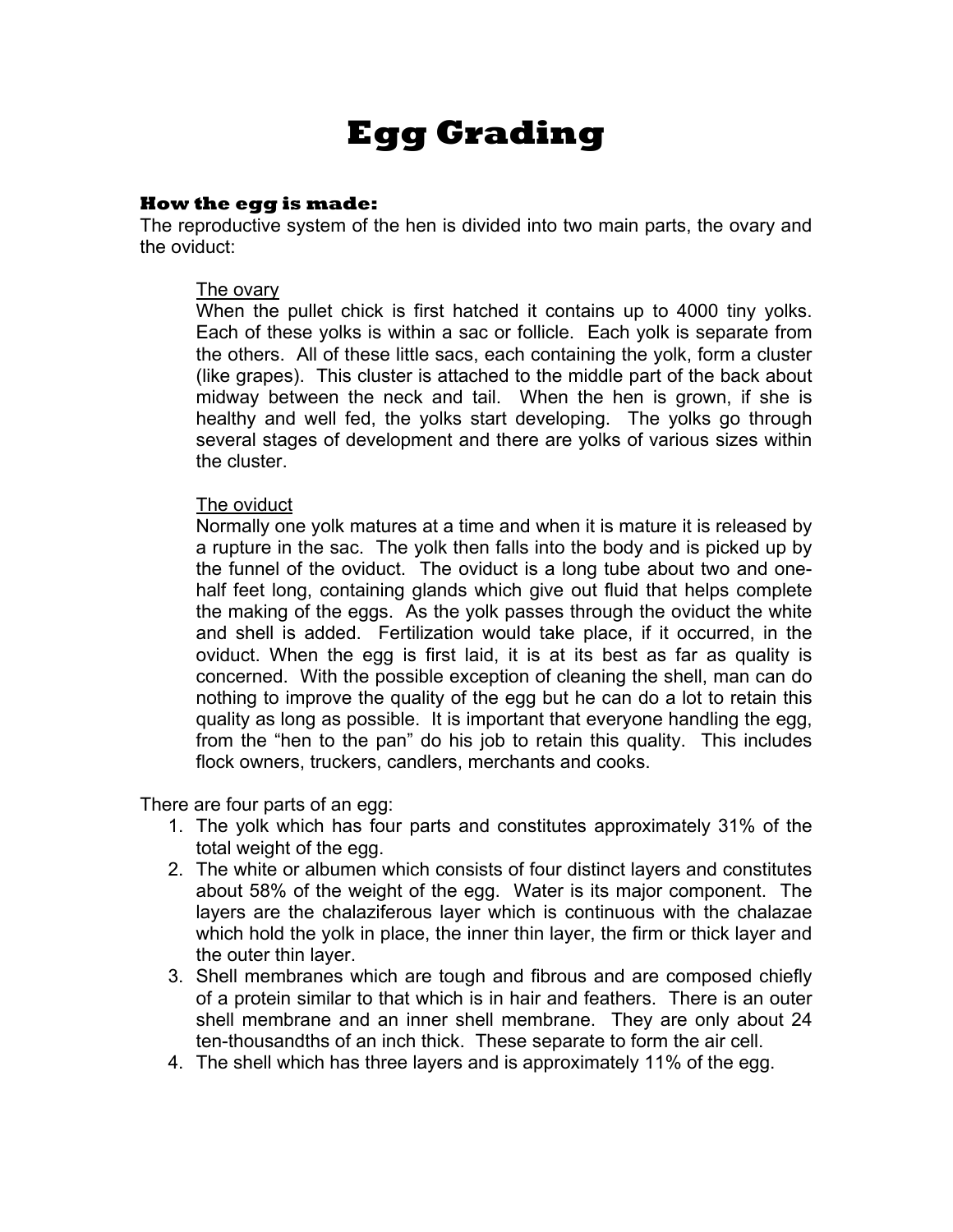# **Care of Eggs:**

Immediately after the egg is laid it begins to lose quality, even if it is removed from the nest, cooled, packed and marketed promptly. When processing and grading eggs certain steps are necessary to maintain eggs at the highest level of quality, some of the steps to be taken include:

- 1. Gathering eggs frequently (at least 3 times a day).
- 2. Handling eggs carefully to prevent breakage.
- 3. Cooling the eggs promptly and storing them under optimum conditions of temperature and humidity.
- 4. Packing the eggs in clean cool packing materials.
- 5. Packing clean eggs separately from dirty eggs.

Eggs are not required to be washed if they are clean. However, even with good farm management, a certain percentage of dirty eggs will be produced. Producers must bear in mind that a dirty egg, covered with bacteria, may become contaminated from the bacteria if it is mishandled. This is possible because the egg shell has 6000 to 8000 pores in it. A washing solution that is colder than the egg causes the egg content to contract and allows bacteria to be drawn through the shell. Washing should be done in a manner that will minimize the possibility of bacteria entering the shell.

Keeping temperature and humidity at optimum levels retard loss in quality. The processed eggs must be held at 45 degrees or below. Precautions should be taken to prevent eggs from sweating (condensation or moisture forming on the shell) as this can allow bacteria to grow.

# **The quality in the egg:**

The United States Department of Agriculture (USDA) and Georgia Department of Agriculture (GDA) recognizes three grades of eggs: AA, A, and B. Eggs that do not meet these grades are considered a loss. The grade of an egg is based on the condition and quality of the shell and contents of the egg. The color of the shell has no effect on the quality of the egg and is not a factor in grades or standards. However, brown eggs are more difficult to classify as to interior quality than white eggs. The best way to determine the quality or grade of an egg is to break it open and look into it. This is not practical so we use the next best method and that is to place the egg in a strong beam of light and study the inside appearance of the egg to determine the quality. This is called candling.

# *Descriptive Terms used in Egg Grading*

Shell

• Practically Normal – This shell is of usual shape of an egg, of good even texture and free from rough areas or thin spots. Some slight ridges and rough areas or thin spots that do not affect shell strength and texture are permitted.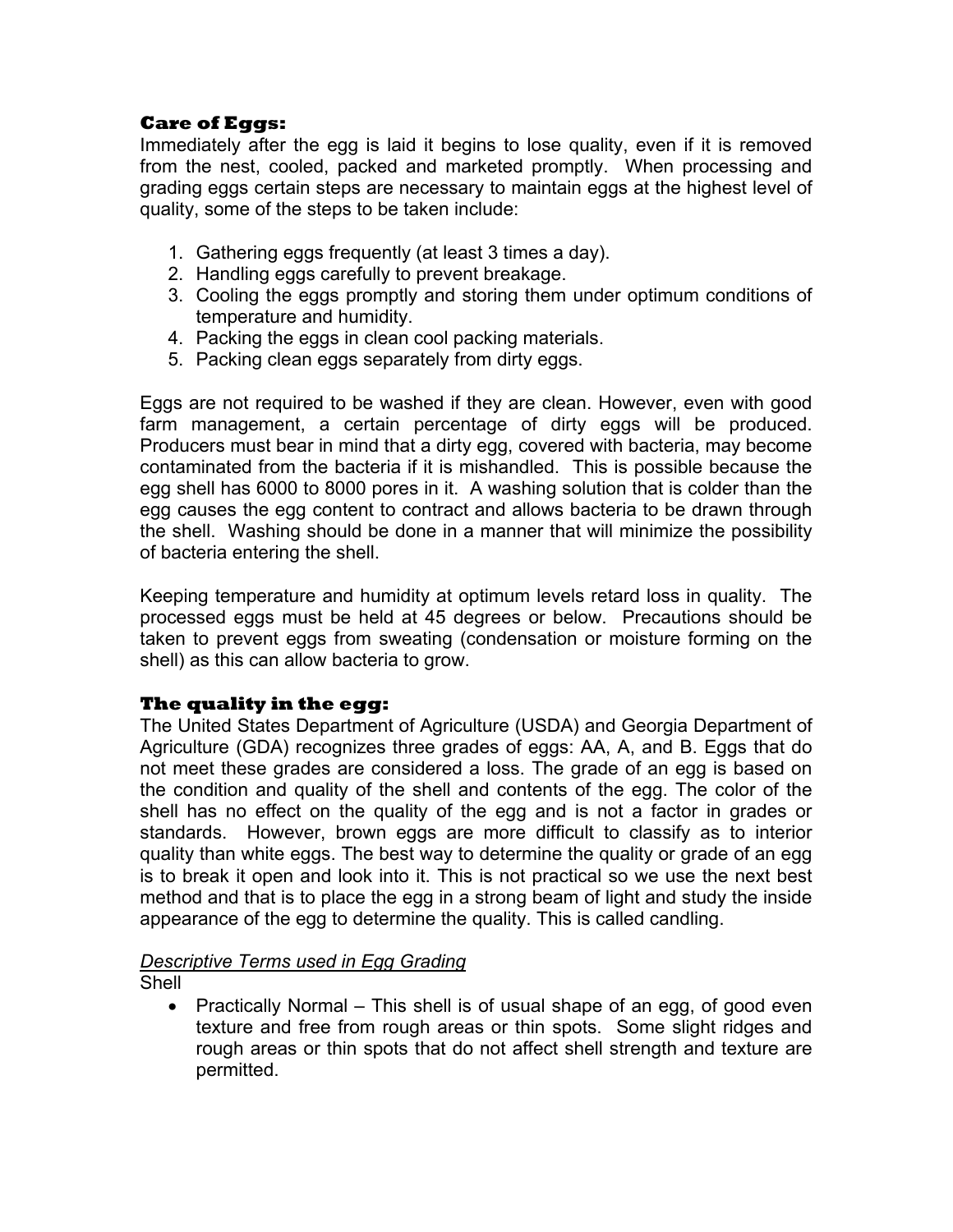- Slightly Abnormal This shell may be slightly unnatural in shape and slightly faulty in texture or strength. It may show ridges but not thin spots.
- Abnormal this shell may be misshapen or faulty in texture and strength, may show pronounced ridges, thin spots or rough areas.
- Checked or Cracked An individual egg with a broken or cracked shell but the shell membrane is not broken, therefore the contents of the egg are not leaking out
- Leaker Shell and membrane are broken and contents can leak out or are leaking out.

Air Cell

- Regular This cell maintains a fixed position in the egg and shows a fairly even outline.
- Free Air Cell Moves freely to uppermost point in the egg as it is rotated slowly.
- Bubbly Air Cell The air cell has been ruptured and results in one or more separate air bubbles.

Yolk

- Well Centered This yolk occupies center of egg and moves only slightly as the egg is turned
- Fairly Well Centered This yolk is not more than  $\frac{1}{4}$  of the distance from its normal central position towards the ends of the egg and swings not more than  $\frac{1}{2}$  of the distance towards the sides as the egg is turned.
- Off Center this yolk is distinctly above or below center and swings close to the sides of the egg as it is turned.

# *What determines the grade*

There are four main points or factors that are studied in determining the grade of the egg. These are shell, air cell, yolk and white (or albumen). All of these factors are important and all must be considered in determining the grade. One thing to remember in grading an egg is no matter how high the grade is on three of these factors, if it falls down in the fourth factor, the egg must be put in the grade it falls to on the fourth factor.

# *The shell*

Shell shape, texture and cleanliness should be judged in bright ambient light prior to candling. Checks may also be observed at this time. However, blind checks must be observed under a candling light. Frequently a bubbly air cell in a fresh egg will indicate a blind check. In grades AA and A the shell must be clean and unstained. In grade B the shell must be clean but may be stained up to 1/32 of the area of the shell if localized or 1/16 if scattered. In grades AA and A the shell must be practically normal in shape and texture. In grade B the shell may be abnormal. All three grades must have unbroken or unchecked shells.

# *The air cell*

The air cell is formed when the outer shell membrane separates from the inner shell membrane. When an egg is first laid it has little or no air cell but as it cools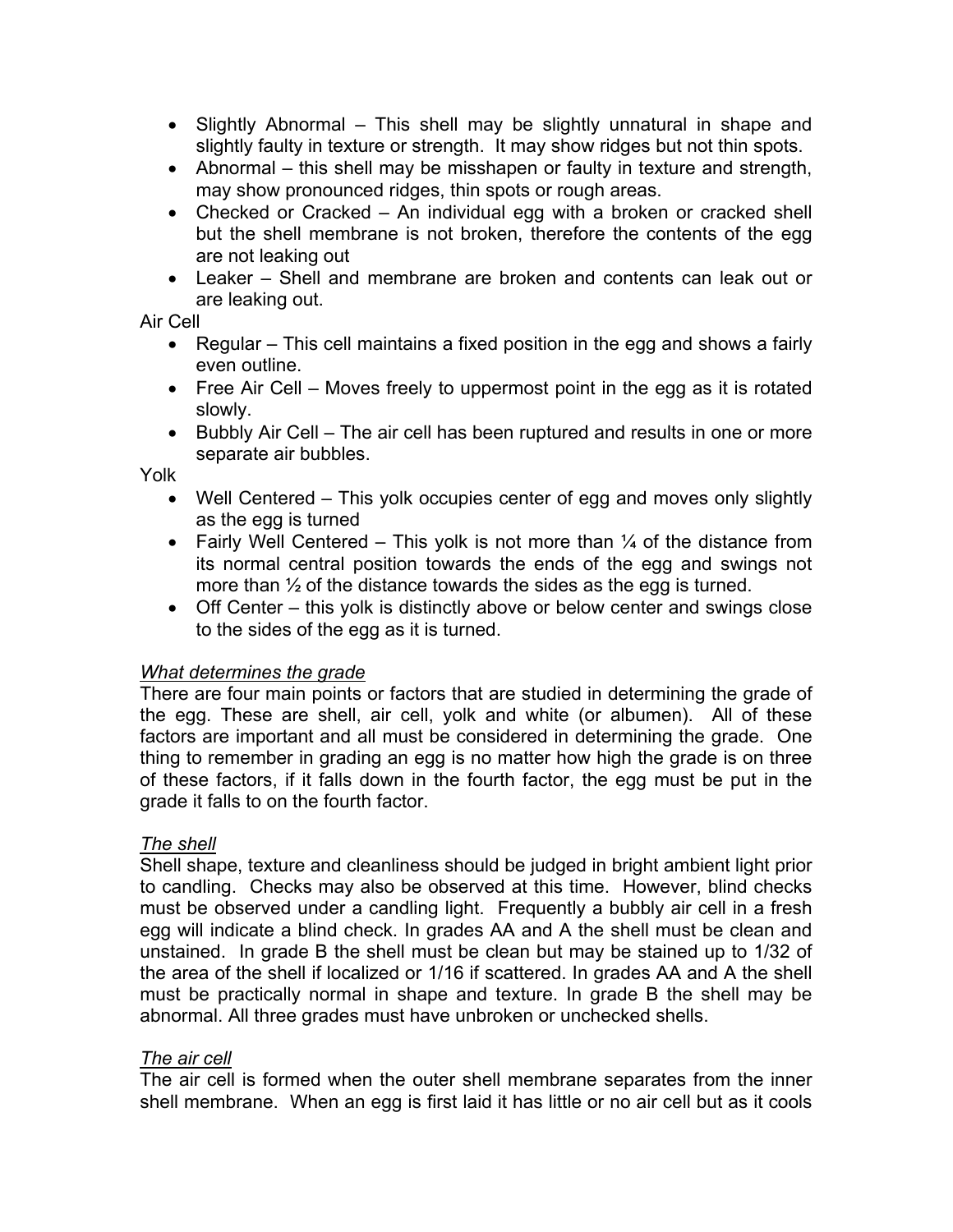the shell membranes separate and the air cell is formed. As the egg breaks down in quality, the air cell grows in size. In other words the higher the quality of the egg the smaller is the air cell. You usually find the air cell at the large end of the egg when it is candled. It should be regular in its outline and remain stationary. Sometimes the shell membranes are damaged and the air cell floats around as the egg is turned in front of the light. This does not lower the grade. The air cell in a grade AA may not exceed 1/8 of an inch in depth, unlimited movement, and free or bubbly. The air cell in a grade A may not exceed 3/16 of an inch in depth, unlimited movement, and free or bubbly. The air cell in a grade B may be over 3/16 of an inch in depth, unlimited movement, and free or bubbly.

# *The yolk*

The yolk should be in the center of the egg. The white and two small white cords called chalaza, help to keep it in the center. As the egg loses quality, the white and chalaza loses its ability to keep the egg well centered. As the egg loses quality, the yolk also absorbs water from the white, causing the yolk to enlarge and flatten out. When the egg is held to the candling light, the higher the grade of the egg, the harder it is to see the outline of the yolk. As the yolk enlarges and moves more freely, the easier it is to see. In grade AA the yolk is only slightly defined and practically free from defects. In grade A the yolk is fairly well defined and practically free from defects. In grade B the yolk is plainly visible, enlarged and flattened, may have clearly visible germ development but no blood development. The yolk may show other serious defects that do not render the egg inedible such as a small blood or meat spot or double yolk.

Germ development may show up as dark spot on the yolk, a circular dark area near the center of the yolk shadow or as a ring of blood on the yolk. Once it shows blood development the egg is a loss.

# *The white or albumen*

The white is made up mostly of water. When we candle an egg, we can't see the white but by studying the position and movement of the yolk we determine the condition of the white. In a grade AA the white is clear and firm. In a grade A the white is clear and reasonably firm. In grade B the white is weak and watery and small meat or blood spots may be present. These blood or meat spot must not be more than 1/8 of an inch in size in aggregate and must not be due to germ development. Blood or meat spots are made when a portion of the reproductive organs sloughs off during the production of the egg or the egg is fertilized and the germ cell begins development.

# *Candling Procedures*

When hand candling, the grader should always have clean dry hands to avoid staining the egg. In order to obtain a proper view of the egg while candling it is necessary to have the contents of the egg spinning within the shell at the time of viewing. The content of the egg can be set in motion by a movement of hand and wrist in an arc of about 180 degrees. Stopping the hand motion at the end of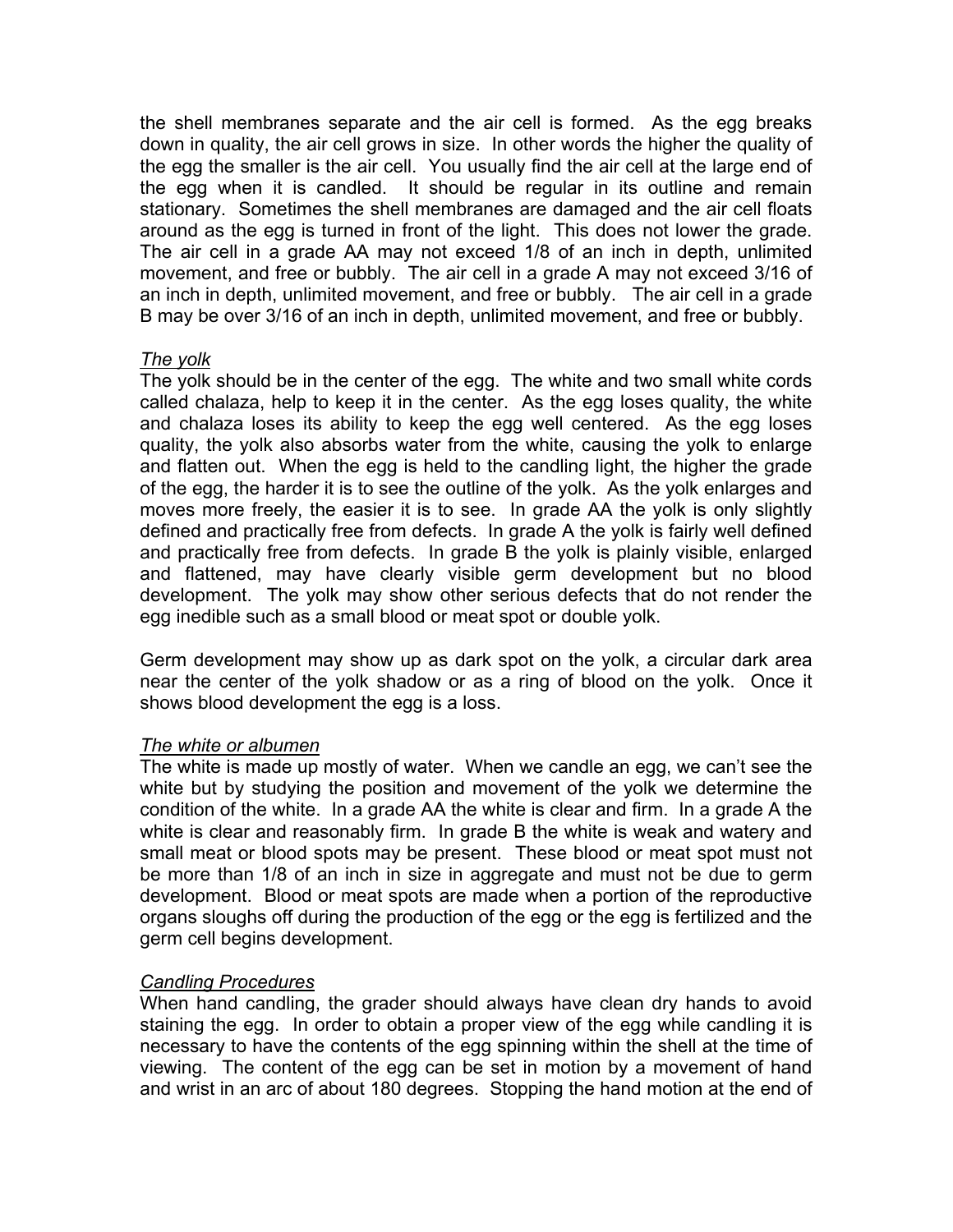the arc without moving the hand or body permits the contents of the egg to spin freely. The long axis of the egg should be held at about a 45 degree angle to the aperture of the candling light. The thumb and index finger should be on opposite sides of the shell without obstructing the view of the grader. Consider each factor of the egg separately. These factors are shell, air cell, yolk position and condition of the white. A grader must learn to develop speed and skill in handling the egg through practice. You must develop speed without sacrificing accuracy. The first view the candler gets as he or she turns the egg is usually the view that most accurately tells the true quality. Chances are if the candler makes a decision on a slow or longer view the egg will be put in a lower grade than it belongs. When eggs are returned to the carton they should be placed carefully not dropped and always packed with the small end down.

# **Weight Classes for Shell Eggs:**

| Size or weight class | Minimum net weight<br>Per dozen | Min Net Wt. for Indv.<br>Eggs at rate per doz | Min. net Wt. for case<br>per 30 dozen |
|----------------------|---------------------------------|-----------------------------------------------|---------------------------------------|
| Jumbo                | 30 ounces                       | 29 ounces                                     | 56 pounds                             |
| Extra Large          | 27 ounces                       | 26 ounces                                     | 501/2 pounds                          |
| Large                | 24 ounces                       | 23 ounces                                     | 45 pounds                             |
| Medium               | 21 ounces                       | 20 ounces                                     | 391/2 pounds                          |
| Small                | 18 ounces                       | 17 ounces                                     | 34 pounds                             |

# **Package Labeling**

The label should be affixed at the time of candling and packaging. The label must be at least 2" x 4" on a case and both case and carton should have letters not less than ¼ of an inch.

When eggs are sold in cartons, the cartons must show the date packed or an expiration date, which shall not exceed 45 days from the date packed and the grade and size, together with the name and address of the packer and safe handling instructions. The state of origin may also be given.

# **Dates for Egg Cases/Cartons**

Under Georgia regulations, **40-3-1.01 Open Dating on Egg Cases and Egg Cartons,** all eggs that are sold, offered for sale or stored for sale at retail or wholesale shall use an Open Date to express the packing date or expiration date.

(a) Definitions.

1. Open Date: Means the use of letters (for the month) together with number(s) (for the day of the month).

2. Pack Date: Means the date the eggs were washed, candled, and packed.

3. Expiration Date: Means the last date the eggs shall be sold at retail or wholesale.

(b) Manner of Expressing the Open Date: Open dating shall consist of a